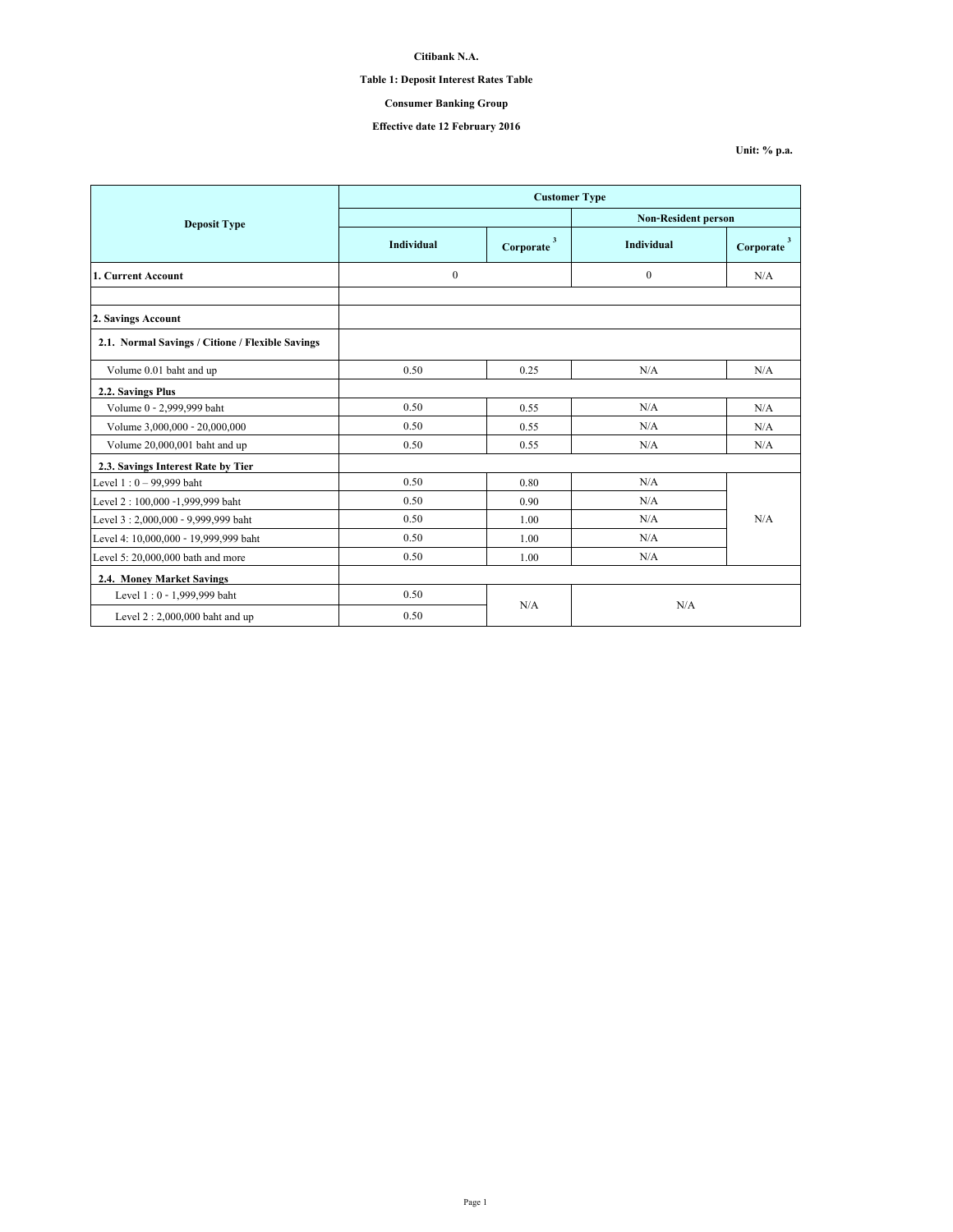# **Table 1: Deposit Interest Rates Table**

## **Consumer Banking Group**

## **Effective date 12 February 2016**

|                                              |            |                          |                            | Unit: % p.a.             |  |  |  |
|----------------------------------------------|------------|--------------------------|----------------------------|--------------------------|--|--|--|
|                                              |            | <b>Customer Type</b>     |                            |                          |  |  |  |
| <b>Deposit Type</b>                          |            |                          | <b>Non-Resident person</b> |                          |  |  |  |
|                                              | Individual | $Corporate$ <sup>3</sup> | Individual                 | $Corporate$ <sup>3</sup> |  |  |  |
| 3. Time Deposit                              |            |                          |                            |                          |  |  |  |
| 3.1 Normal Time Deposit -                    |            |                          |                            |                          |  |  |  |
| Minimum opening account 100,000 Baht         |            |                          |                            |                          |  |  |  |
| <b>3-Month Tenors</b>                        |            |                          |                            |                          |  |  |  |
| Volume 100,000 Baht and up                   | 0.70       | 0.45                     | N/A                        |                          |  |  |  |
| <b>6-Month Tenors</b>                        |            |                          |                            |                          |  |  |  |
| Volume 100,000 Baht and up                   | 0.75       | 0.50                     | 0.65                       | N/A                      |  |  |  |
| 9-Month Tenors                               |            |                          |                            |                          |  |  |  |
| Volume 100,000 Baht and up                   | 0.80       | 0.55                     | 0.70                       | N/A                      |  |  |  |
| <b>12-Month Tenors</b>                       |            |                          |                            |                          |  |  |  |
| Volume 100,000 Baht and up                   | 0.85       | 0.60                     | 0.75                       | N/A                      |  |  |  |
|                                              |            |                          |                            |                          |  |  |  |
| <b>18-Month Tenors</b>                       |            |                          |                            |                          |  |  |  |
| Volume 100,000 Baht and up                   | 0.90       | 0.65                     | 0.80                       | N/A                      |  |  |  |
| <b>24-Month Tenors</b>                       |            |                          |                            |                          |  |  |  |
| Volume 100,000 Baht and up                   | 0.95       | 0.70                     | 0.85                       | N/A                      |  |  |  |
| <b>36-Month Tenors</b>                       |            |                          |                            |                          |  |  |  |
| Volume 100,000 baht and up                   | 1.00       | 0.75                     | 0.90                       | N/A                      |  |  |  |
| <b>48-Month Tenors</b>                       |            |                          |                            |                          |  |  |  |
| Volume 100,000 baht and up                   | 1.05       | 0.80                     | 0.95                       | N/A                      |  |  |  |
| <b>60-Month Tenors</b>                       |            |                          |                            |                          |  |  |  |
| Volume 100,000 baht and up                   | 1.10       | 0.85                     | 1.00                       | N/A                      |  |  |  |
| 3.2 Normal Time Deposit Online -             |            |                          |                            |                          |  |  |  |
| Minimum opening account 100,000 Baht         |            |                          |                            |                          |  |  |  |
| <b>3-Month Tenors</b>                        |            |                          |                            |                          |  |  |  |
| Volume 100,000 Baht and up                   | 0.85       | N/A                      | 0.85                       | N/A                      |  |  |  |
| <b>6-Month Tenors</b>                        |            |                          |                            |                          |  |  |  |
|                                              | 0.75       | 0.50                     | 0.75                       | N/A                      |  |  |  |
| Volume 100,000 Baht and up                   |            |                          |                            |                          |  |  |  |
| 9-Month Tenors<br>Volume 100,000 Baht and up | 0.80       | 0.55                     | 0.80                       | N/A                      |  |  |  |
| <b>12-Month Tenors</b>                       |            |                          |                            |                          |  |  |  |
| Volume 100,000 Baht and up                   | 0.85       | 0.60                     | 0.85                       | N/A                      |  |  |  |
| <b>18-Month Tenors</b>                       |            |                          |                            |                          |  |  |  |
| Volume 100,000 Baht and up                   | 0.90       | 0.65                     | 0.90                       | N/A                      |  |  |  |
| <b>24-Month Tenors</b>                       |            |                          |                            |                          |  |  |  |
| Volume 100,000 Baht and up                   | 0.95       | 0.70                     | 0.95                       | N/A                      |  |  |  |
| <b>36-Month Tenors</b>                       |            |                          |                            |                          |  |  |  |
| Volume 100,000 baht and up                   | 1.00       | 0.75                     | 1.00                       | N/A                      |  |  |  |
| <b>48-Month Tenors</b>                       |            |                          |                            |                          |  |  |  |
| Volume 100,000 baht and up                   | 1.05       | 0.80                     | 1.05                       | N/A                      |  |  |  |
| <b>60-Month Tenors</b>                       |            |                          |                            |                          |  |  |  |
| Volume 100,000 baht and up                   | 1.10       | 0.85                     | 1.10                       | N/A                      |  |  |  |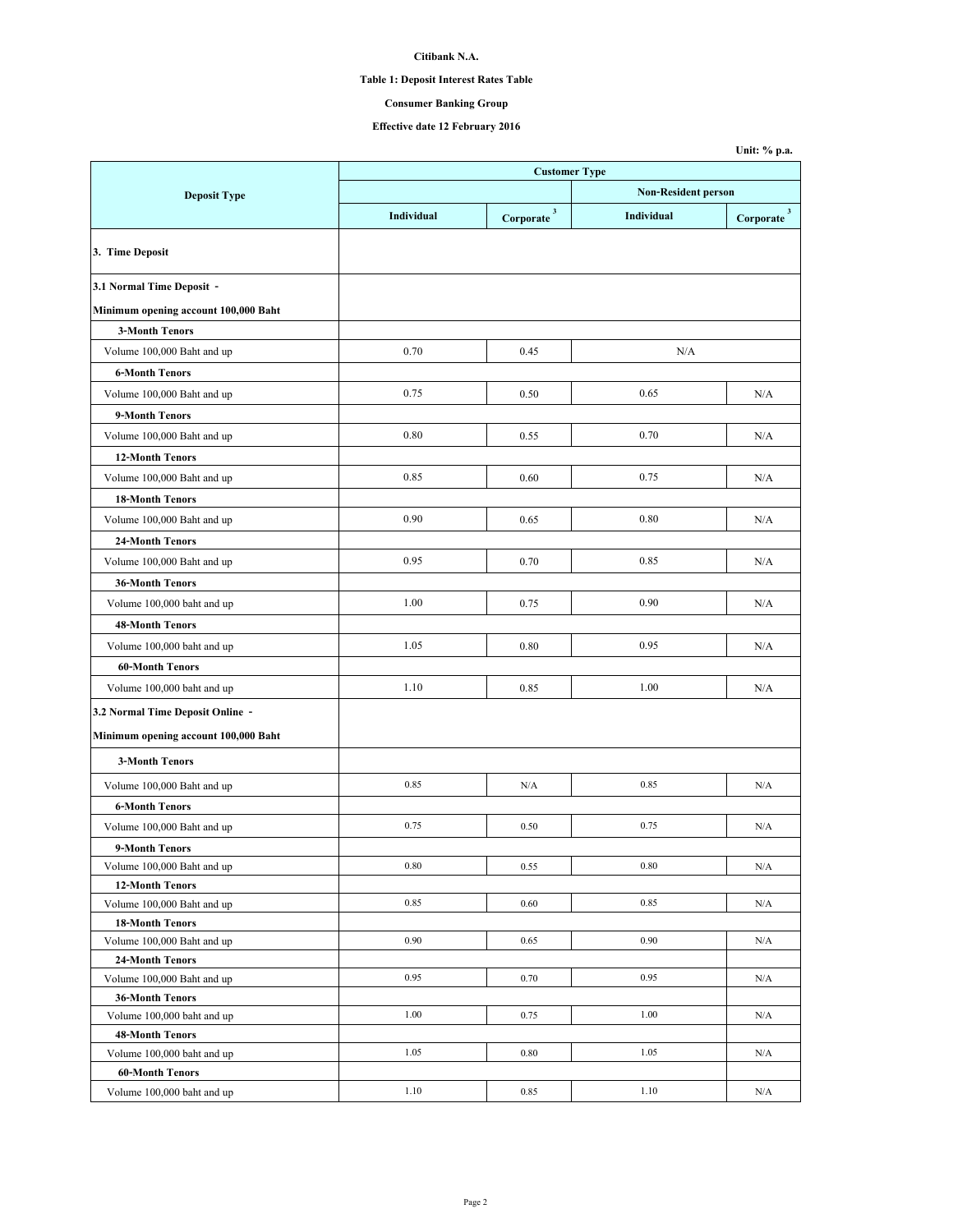# **Table 1: Deposit Interest Rates Table**

# **Consumer Banking Group**

## **Effective date 12 February 2016**

|                                    |            |                            |                         | Unit: % p.a. |  |
|------------------------------------|------------|----------------------------|-------------------------|--------------|--|
|                                    |            | <b>Customer Type</b>       |                         |              |  |
| <b>Deposit Type</b>                |            | <b>Non-Resident person</b> |                         |              |  |
|                                    | Individual | $\sqrt{3}$<br>Corporate    | Individual<br>Corporate |              |  |
| 3.3 Periodic Time Deposit-         |            |                            |                         |              |  |
| <b>Monthly Interest Paid</b>       |            |                            |                         |              |  |
| <b>6-Month Tenors</b>              |            |                            |                         |              |  |
| Volume 200,000 baht and up         | 0.55       |                            | N/A                     |              |  |
| 9-Month Tenors                     |            |                            |                         |              |  |
| Volume 200,000 baht and up         | 0.60       |                            | N/A                     |              |  |
| <b>12-Month Tenors</b>             |            |                            |                         |              |  |
| Volume 200,000 baht and up         | 0.65       |                            | N/A                     |              |  |
| <b>18-Month Tenors</b>             |            |                            |                         |              |  |
| Volume 200,000 baht and up         | 0.70       |                            | N/A                     |              |  |
| <b>24-Month Tenors</b>             |            |                            |                         |              |  |
| Volume 200,000 baht and up         | 0.75       |                            | N/A                     |              |  |
| <b>36-Month Tenors</b>             |            |                            |                         |              |  |
| Volume 200,000 baht and up         | 0.80       |                            | N/A                     |              |  |
| <b>48-Month Tenors</b>             |            |                            |                         |              |  |
| Volume 200,000 baht and up         | 0.85       |                            | N/A                     |              |  |
| <b>60-Month Tenors</b>             |            |                            |                         |              |  |
| Volume 200,000 baht and up         | 0.90       |                            | N/A                     |              |  |
|                                    |            |                            |                         |              |  |
| <b>Quarterly Interest Paid</b>     |            |                            |                         |              |  |
| <b>12-Month Tenors</b>             |            |                            |                         |              |  |
| Volume 200,000 baht and up         | 0.65       |                            | N/A                     |              |  |
| <b>18-Month Tenors</b>             |            |                            |                         |              |  |
| Volume 200,000 baht and up         | 0.70       |                            | N/A                     |              |  |
| 24-Month Tenors                    |            |                            |                         |              |  |
| Volume 200,000 baht and up         | 0.75       |                            | N/A                     |              |  |
| <b>36-Month Tenors</b>             |            |                            |                         |              |  |
| Volume 200,000 baht and up         | 0.80       |                            | N/A                     |              |  |
| <b>48-Month Tenors</b>             |            |                            |                         |              |  |
|                                    |            |                            |                         |              |  |
| Volume 200,000 baht and up         | 0.85       |                            | N/A                     |              |  |
| <b>60-Month Tenors</b>             |            |                            |                         |              |  |
| Volume 200,000 baht and up         | 0.90       |                            | N/A                     |              |  |
|                                    |            |                            |                         |              |  |
| <b>Semi Annually Interest Paid</b> |            |                            |                         |              |  |
| <b>12-Month Tenors</b>             |            |                            |                         |              |  |
| Volume 200,000 baht and up         | 0.65       |                            | N/A                     |              |  |
| <b>18-Month Tenors</b>             |            |                            |                         |              |  |
| Volume 200,000 baht and up         | 0.70       |                            | N/A                     |              |  |
| 24-Month Tenors                    |            |                            |                         |              |  |
| Volume 200,000 baht and up         | 0.75       |                            | N/A                     |              |  |
| <b>36-Month Tenors</b>             |            |                            |                         |              |  |
| Volume 200,000 baht and up         | 0.80       |                            | N/A                     |              |  |
| <b>48-Month Tenors</b>             |            |                            |                         |              |  |
| Volume 200,000 baht and up         | 0.85       |                            | N/A                     |              |  |
| <b>60-Month Tenors</b>             |            |                            |                         |              |  |
| Volume 200,000 baht and up         | 0.90       |                            | N/A                     |              |  |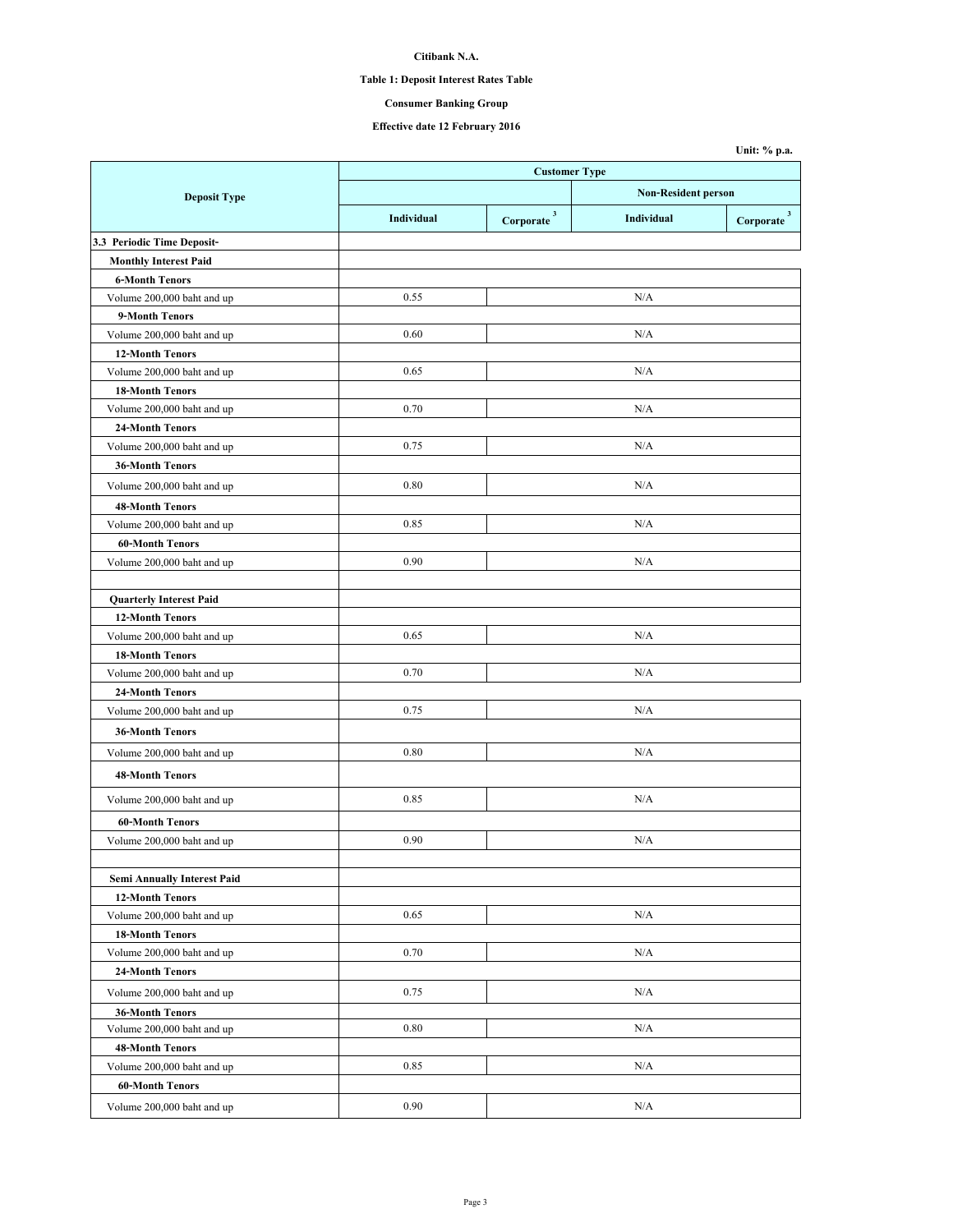# **Table 1: Deposit Interest Rates Table**

# **Consumer Banking Group**

## **Effective date 12 February 2016**

|                               |                      |                |                            | Unit: % p.a.   |  |
|-------------------------------|----------------------|----------------|----------------------------|----------------|--|
|                               | <b>Customer Type</b> |                |                            |                |  |
| <b>Deposit Type</b>           |                      |                | <b>Non-Resident person</b> |                |  |
|                               | <b>Individual</b>    | 3<br>Corporate | <b>Individual</b>          | 3<br>Corporate |  |
| <b>Annually Interest Paid</b> |                      |                |                            |                |  |
| <b>24-Month Tenors</b>        |                      |                |                            |                |  |
| Volume 200,000 baht and up    | 0.75                 |                | N/A                        |                |  |
| <b>36-Month Tenors</b>        |                      |                |                            |                |  |
| Volume 200,000 baht and up    | 0.80                 |                | N/A                        |                |  |
| <b>48-Month Tenors</b>        |                      |                |                            |                |  |
| Volume 200,000 baht and up    | 0.85                 |                | N/A                        |                |  |
| <b>60-Month Tenors</b>        |                      |                |                            |                |  |
| Volume 200,000 baht and up    | 0.90                 |                | N/A                        |                |  |
|                               |                      |                |                            |                |  |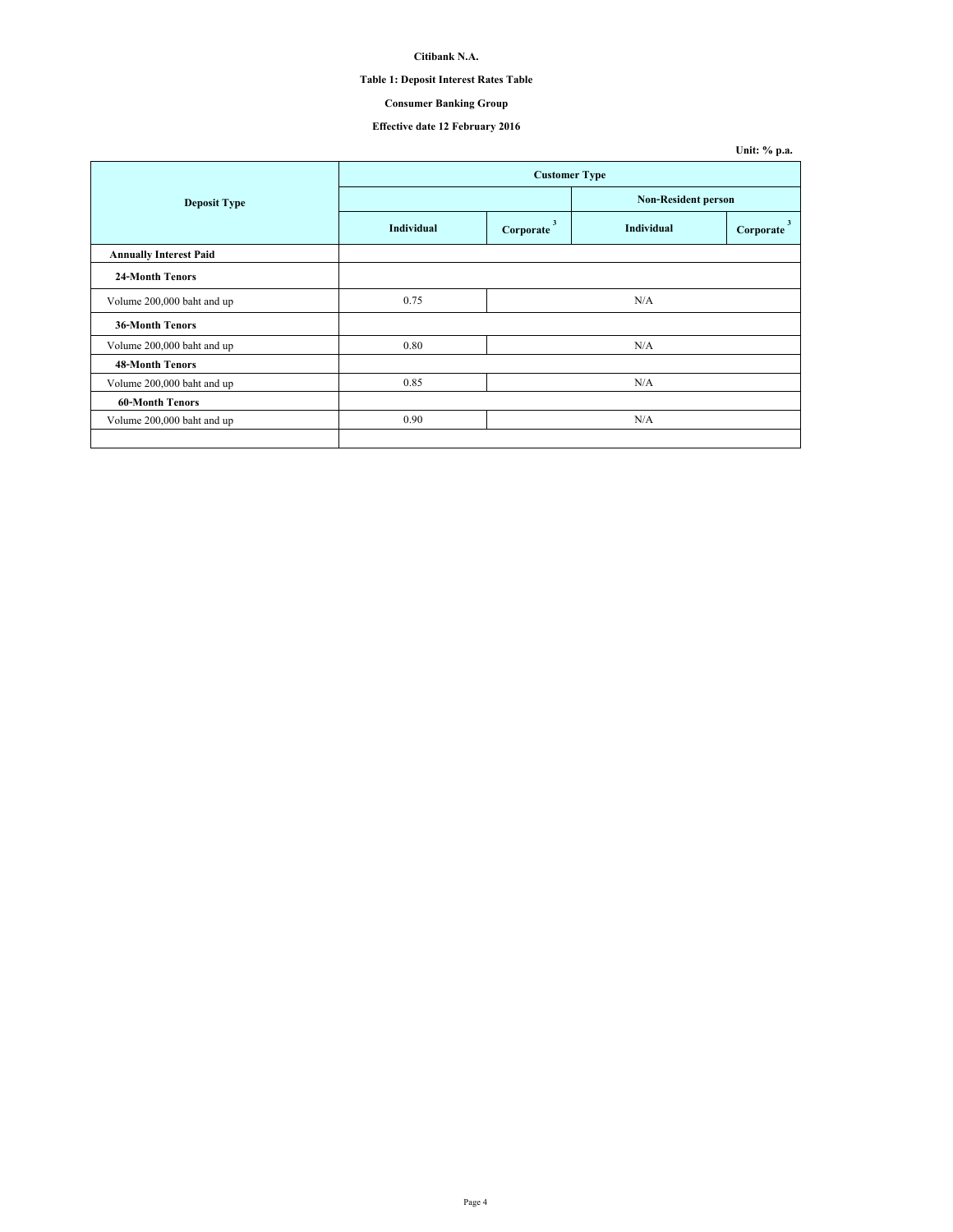# **Table 1: Deposit Interest Rates Table**

## **Consumer Banking Group**

## **Effective date 12 February 2016**

| <b>Deposit Type</b>                   | <b>Customer Type</b> |                                      |                            |                |  |
|---------------------------------------|----------------------|--------------------------------------|----------------------------|----------------|--|
|                                       |                      |                                      | <b>Non-Resident person</b> |                |  |
|                                       | Individual           | $\overline{\mathbf{3}}$<br>Corporate | <b>Individual</b>          | 3<br>Corporate |  |
| 3.4 Flexible Time Deposit Enhancement |                      |                                      |                            |                |  |
| <b>3-Month Tenors</b>                 |                      |                                      |                            |                |  |
| Volume 200,000 baht and up            | 0.40                 |                                      | N/A                        |                |  |
| <b>6-Month Tenors</b>                 |                      |                                      |                            |                |  |
| Volume 200,000 baht and up            | 0.45                 |                                      | N/A                        |                |  |
| 9-Month Tenors                        |                      |                                      |                            |                |  |
| Volume 200,000 baht and up            | 0.50                 |                                      | N/A                        |                |  |
| <b>12-Month Tenors</b>                |                      |                                      |                            |                |  |
| Volume 200,000 baht and up            | 0.55                 |                                      | N/A                        |                |  |
| <b>18-Month Tenors</b>                |                      |                                      |                            |                |  |
| Volume 200,000 baht and up            | 0.60                 |                                      | N/A                        |                |  |
| 24-Month Tenors                       |                      |                                      |                            |                |  |
| Volume 200,000 baht and up            | 0.65                 |                                      | N/A                        |                |  |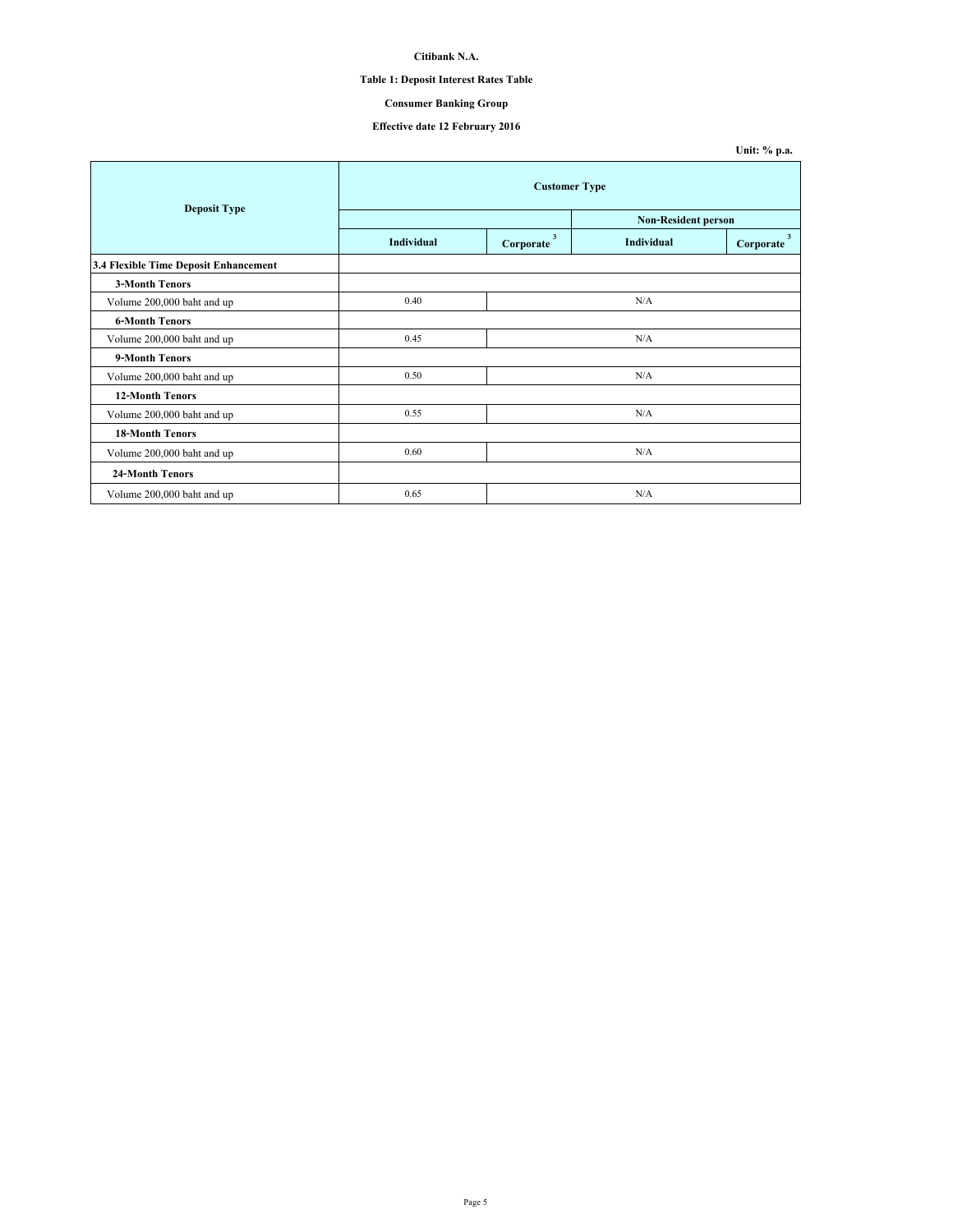#### **Table 1: Deposit Interest Rates Table**

### **Consumer Banking Group**

### **Effective date 12 February 2016**

### **Remark :**

**Terms and conditions for interest payment.**

- o This table is only for Consumer banking
- o For the case that customer opens Current Account or Savings Account, which are the accounts that Citibank specially services on
- Saturday Sunday with the deposit in cash via Cash Deposit Machine as the bank does not provide Teller Counter services, or in case
- the customer deposit in cheque, Citibank will post the ledger and start to calculate the interest for the mentioned amount on the next business

 day of the normal banking days on Monday - Friday. In case of the deposit in cheque, the amount will be effective only if the cheque is completely cleared.

o In case of withdrawal before maturity for Normal Time Deposit, Periodic Time Deposit and Flexible Time Deposit Enhancement,

the interest rate will pay according to the condition, or subject to Management Approvals.

- o Terms and conditions for Normal Time Deposit and Periodic Time deposit in case of withdrawal before maturity are as followings:
	- o Deposit length of less than 3 months: No interest payment.
	- o Deposit length of 3 months or more: Citibank will pay interest, based on savings account interest rate on the withdrawal date, but not more than 1% p.a. For accounts with periodic interest payment, Citibank will deduct the excess interest rates paid from the principal amount.
	- o Interest payments are exempted for corporate accounts with withdrawals before the time deposit maturity.
- o Interest rate calculations for time deposits are based on non-accumulated interest calculations.
- o For non-resident THB accounts, Citibank will not pay interest rates for all THB saving accounts.
- o For non-resident THB accounts, Citibank will open only Normal Time deposit accounts with 6-month tenors or longer.
- o For Savings Plus accounts, the T&C are the same and referred to the Normal Savings account with effect from 23 July 2012 and onwards, following the terms and conditions on the account opening date.
- o For Online Time Deposit opening, it means that you have reviewed and decided to open this Time Deposit and allowed Citibank to refer to your account opening documents and signature from your existing current account or saving account as reference and evidence for opening this Time Deposit with no exception.
- o Opening of Time Deposit online transaction is available 24 hours. However, the online transaction that has been made after 10:00 p.m. of business days or the online transaction that has been made on weekends or on public holidays will be treated as the transaction with the quoted interest rate of the next business day transaction.
- o Terms and Conditions for Flexible Time Deposit account (Original) are as followings:
	- o Flexibility to partially withdraw cash, allowed after 1 month of deposit, and continue to earn original interest rate on remaining balance at maturity.
	- o Partially withdrawal amount up to 50% of initial deposit earns 1.15% p.a. while the amount exceeding 50% earns Citibank Normal Savings rate.
- o Terms and Conditions for Flexible Time Deposit Enhancement are as followings:
	- o To enable the facility to partially withdraw cash through remote channel, customer is required to open new savings account.
	- o For the partial withdrawal within 1 month from deposit date, zero percent interest rates will be given.
	- o For partial withdrawal after 1 month or longer, will receive early break interest rate of normal savings interest rate on the withdrawn date. The remaining balance at maturity earns originally agreed interest rate.
- o The aforementioned provisions of Flexible Time Deposit Enhancement are as informed which will be effective as follows:
	- (a) on May13, 2009 with respect to the customers who open an Flexible Time Deposit Enhancement Account from May 13, 2009 onwards; and
	- (b) on June 13, 2009 with respect to the customers who opened an Flexible Time Deposit Enhancement Account before May 13, 2009 whose accounts are matured and renewed/rolled over from June 13, 2009 onwards.
- o Terms and conditions for Non-resident baht accounts
	- o Principals and interests are not under a blanket guaranteed by Deposit Protection Agency Act B.E.2551 which is effective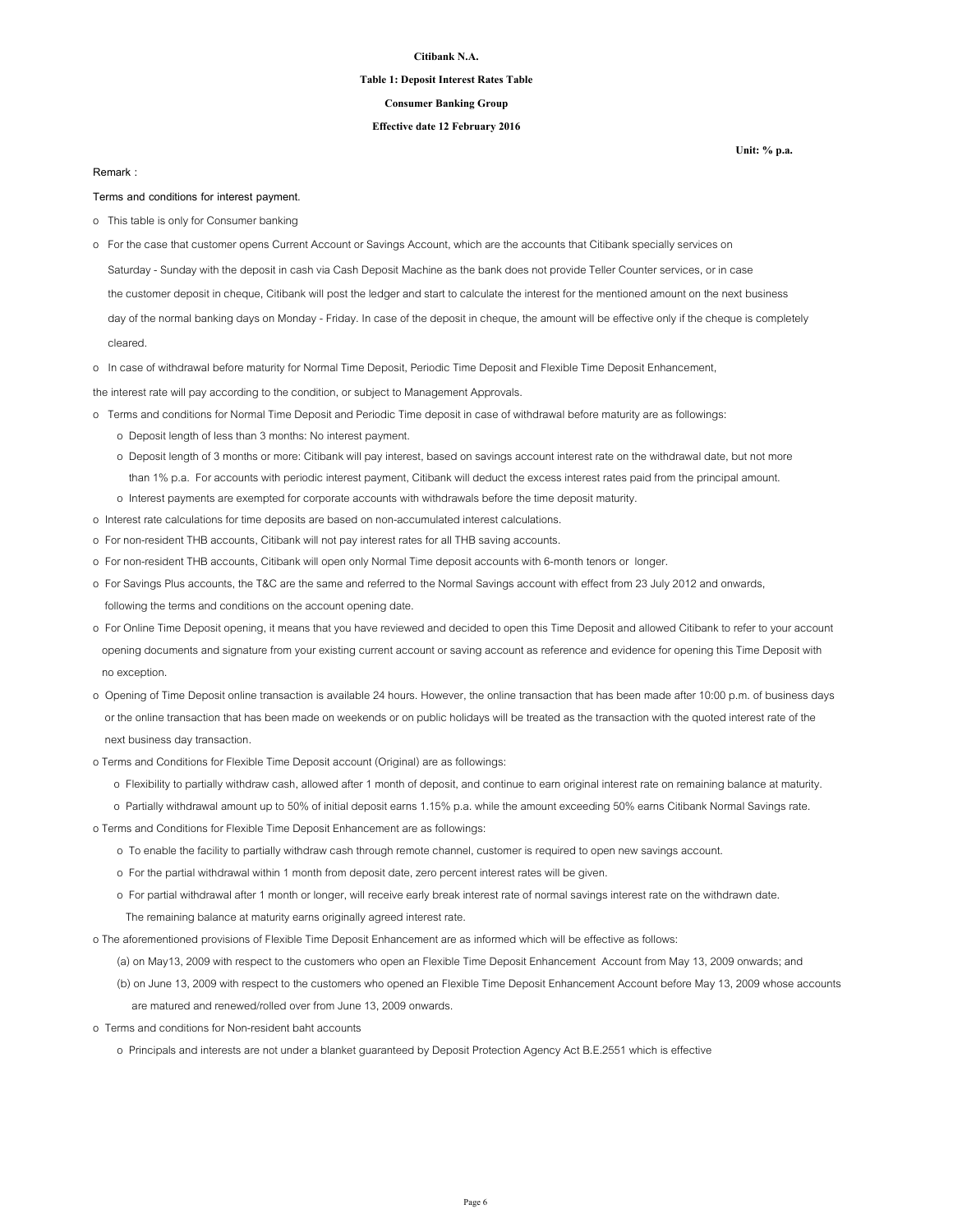### **Table 1: Deposit Interest Rates Table**

### **Consumer Banking Group**

### **Effective date 12 February 2016**

### **Other Terms and Conditions**

1.Citigold customers are customers who have sum of Deposit and Investment balance 3 million baht and up. However, Citibank reserves the right to cancel Citigold membership in case that customers have total balance lower than 3 million baht for 12 consecutive months according to Citibank conditions.

2. Citi Priority customers are customers who have sum of Deposit and Investment balance 1 million baht and up. However, Citibank reserves the right to cancel Citi Priority membership in case that customers have total balance lower than 1 million baht for 12 consecutive months according to Citibank conditions.

3. Citibanking customers are customers who have sum of Deposit and Investment balance 100,000 baht and up. This includes all Citibank and Citigroup staff who have sum of Deposit and Investment balance less than 100,000 baht.

4. Corporate customers are corporate that open accounts with Consumer Banking Group and have sum of Deposit and Investment balance 100,000 baht and up.

5. All Citibank customers will be eligible for interest rate on this Interest Rates Table and will be eligible for additional special rate no more than 0.75% p.a. The special interest is subject to customer's asset under management amount and bank management approval. The mentioned special rate does not apply to auto rollover Time deposit and all types of Saving accounts.

6. Citibank can offer additional interest rate 0.25%p.a.on top of announced interest rate to all Citibank and Citigroup staff. The mentioned special rate does not apply to all types of Saving accounts, and auto rollover Time deposit.

7. Volume is total deposit balance of customers and their relatives on a same day.

8. Citibank may offer gifts to new customers and on the anniversary program. Annual gifts may be given to all existing customers who eligible to the program under terms and conditions which will be announced and informed to the customers accordingly.

9. Citibank reserves the right to change conditions and interest rates as appropriate which will be in line with economic situation. Citibank will announce for the changes accordingly.

**Authorize Signature…………………….**

**(Don Charnsupharindr ) SVP, Retail Banking Head Announcement date February 1, 2016**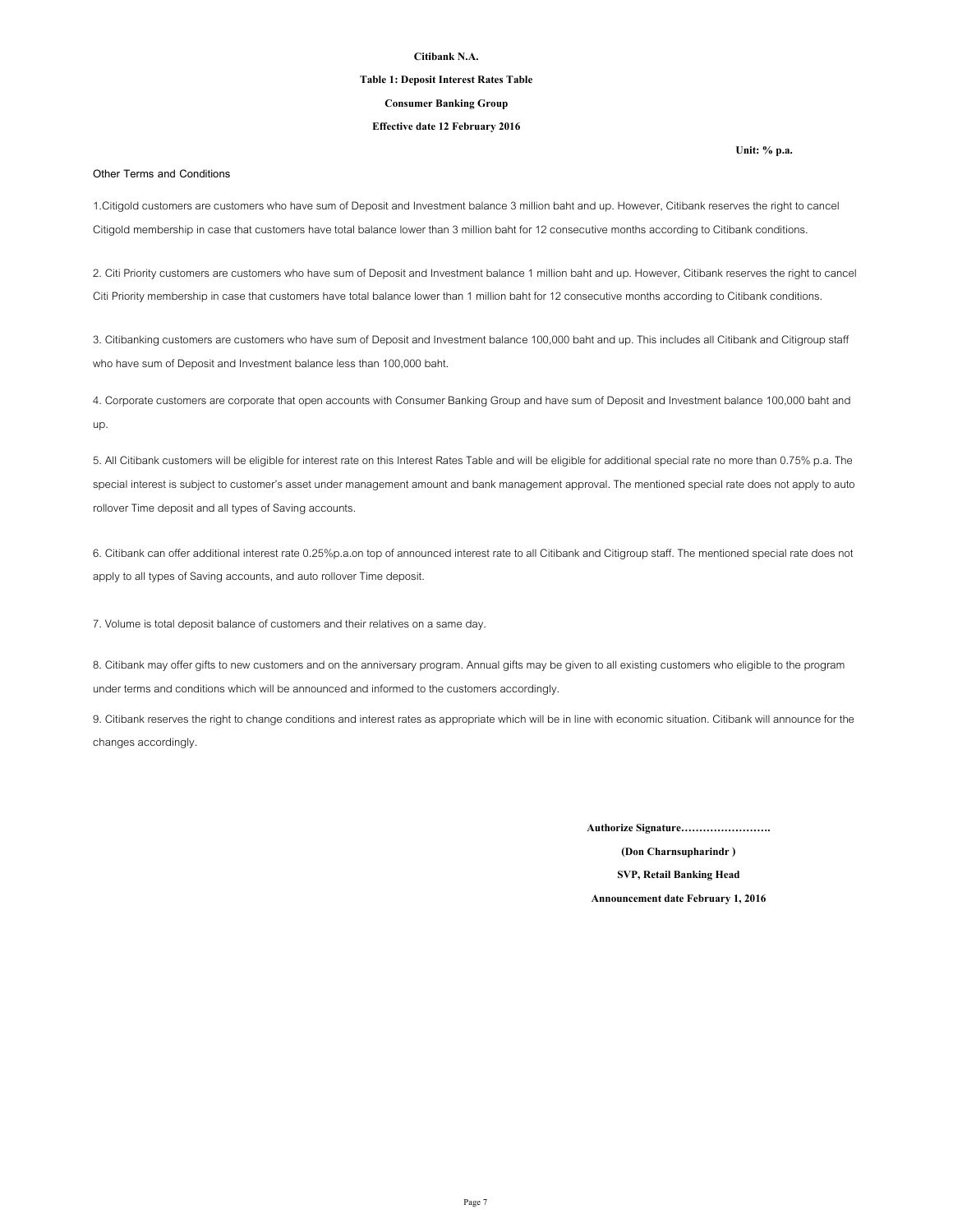| Citibank N.A.                                          |                                 |      |              |  |  |
|--------------------------------------------------------|---------------------------------|------|--------------|--|--|
| $\mathbf{1}$<br><b>Table 2: Lending Interest Rates</b> |                                 |      |              |  |  |
| <b>Consumer Banking Group</b>                          |                                 |      |              |  |  |
|                                                        | Effective date 12 February 2016 |      |              |  |  |
|                                                        |                                 |      | Unit: % p.a. |  |  |
|                                                        | A. Reference Interest Rates     |      |              |  |  |
| 1. Minimum Loan Rate                                   | <b>MLR</b>                      | 7.00 |              |  |  |
| 2. Minimum Overdraft Rate                              | <b>MOR</b>                      | N/A  |              |  |  |
| 3. Minimum Retail Rate                                 | <b>MRR</b>                      | N/A  |              |  |  |
| 4. Others (Temporary Overdraft Rate)                   |                                 | 7.25 |              |  |  |
|                                                        |                                 |      | Unit: % p.a. |  |  |

| Unit: % p.a.                               |                                 |                                               |                                     |                                  |  |  |
|--------------------------------------------|---------------------------------|-----------------------------------------------|-------------------------------------|----------------------------------|--|--|
| <b>B. Maximum Interest Rates</b>           |                                 |                                               |                                     |                                  |  |  |
| <b>Personel Loan</b><br>B(1) Consumer Loan |                                 |                                               |                                     |                                  |  |  |
|                                            | <b>With Collateral</b>          | <b>Without Collateral</b>                     | <b>Housing Loan</b>                 | <b>Overdraft with Collateral</b> |  |  |
|                                            | MLR-0.50% $^{27}$ (Currently is | N/A                                           | MLR-0.50% $^{27}$ (Currently is     | 5.50                             |  |  |
| 5. Ceiling Rate                            | equal to $6.50\%$ )             |                                               | equal to $6.50\%$ )                 |                                  |  |  |
| 6. Maximum Default Interest Rate           | $15.00^{4/}$                    | N/A                                           | $15.00^{4/}$                        | N/A                              |  |  |
|                                            |                                 |                                               |                                     |                                  |  |  |
| B(2) Commercial Loan                       | Overdraft                       | Short Term $\left(\leq 1$ Year) <sup>3/</sup> | Long Term $(>1$ Year) <sup>3/</sup> |                                  |  |  |
| 7. Ceiling Rate                            | N/A                             | 20.99                                         | 20.99                               |                                  |  |  |
| 8. Maximum Default Interest Rate           | N/A                             | 20.99                                         | 20.99                               |                                  |  |  |

 **Remark:**

**1/ Exclude the type of credits in which BOT has stipulated the specific criteria.**

**2/ Ceiling rate for Housing Loan approved before year 2011 is 20.32%**

**3/ Product not being offered currently**

**4/ Maximum default interest rate for Housing Loan approved before year 2011 is 45.63%**

**Authorize Signature………………………………….**

 **(Don Charnsupharindr )**

 **SVP, Retail Banking Head**

 **Announcement date February 1, 2016**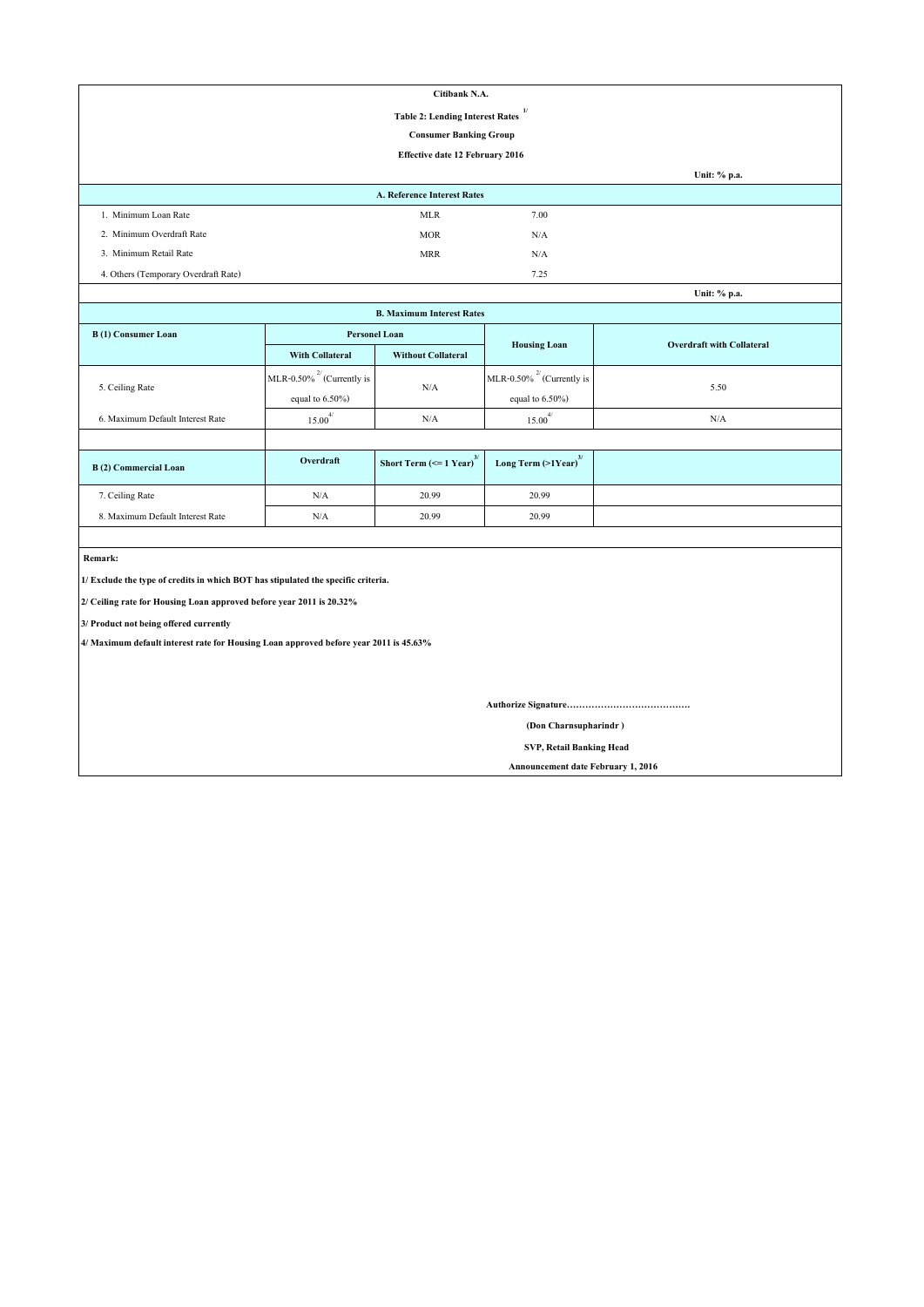| Citibank N.A.                                                                                            |                                  |                                                            |                                                                           |                         |  |
|----------------------------------------------------------------------------------------------------------|----------------------------------|------------------------------------------------------------|---------------------------------------------------------------------------|-------------------------|--|
| Table 3: Fees/ Charges and Penalty Related to Deposit and Lending and Others Fees                        |                                  |                                                            |                                                                           |                         |  |
|                                                                                                          |                                  | <b>Consumer Banking Group</b>                              |                                                                           |                         |  |
|                                                                                                          |                                  | <b>Effective date 12 February 2016</b>                     |                                                                           |                         |  |
|                                                                                                          |                                  |                                                            |                                                                           |                         |  |
| A. Fee related to Deposit <sup>3/</sup>                                                                  | 4/<br>Unit: THB<br>Remark        |                                                            |                                                                           |                         |  |
| 1. Below minimum balance account service fee                                                             |                                  | 100 THB/Account/month (Charges by Quarter) for Citibanking | Total average balance lower than 100,000 baht for Citibanking<br>customer |                         |  |
| <b>B.</b> Fee related to Lending                                                                         |                                  | <b>Unit: THB</b>                                           |                                                                           |                         |  |
|                                                                                                          | Personal Loan                    |                                                            |                                                                           |                         |  |
| B (1) Consumer Loan: Actual and reasonable expenses                                                      | <b>With Collateral</b>           | <b>Without Collateral</b>                                  | <b>Housing Loan</b>                                                       | Remark                  |  |
| 1. Expenses paid to government authorities i.e.,                                                         |                                  |                                                            |                                                                           |                         |  |
|                                                                                                          | 0.05% of loan amount             |                                                            |                                                                           |                         |  |
| 1) Stamp duty                                                                                            | or maximum 10,000                | N/A                                                        | 0.05% of loan amount or maximum                                           |                         |  |
|                                                                                                          | baht                             |                                                            | 10,000 baht                                                               |                         |  |
|                                                                                                          | 1% of the loaned                 |                                                            |                                                                           |                         |  |
| 2) Mortgage Registration Fee                                                                             | amount or maximum                | N/A                                                        | 1% of the loaned amount or                                                |                         |  |
|                                                                                                          |                                  |                                                            | maximum 200,000 baht                                                      |                         |  |
| 2. Expenses paid to the third or external parties i.e.,                                                  | 200,000 baht                     |                                                            |                                                                           |                         |  |
| In general case                                                                                          |                                  |                                                            |                                                                           |                         |  |
| 1) Credit Bureau search fee                                                                              | N/A                              | N/A                                                        | N/A                                                                       |                         |  |
|                                                                                                          | Maximum 4,000 baht               | N/A                                                        | Maximum 4,000 baht                                                        |                         |  |
| 2) Collateral Appraisal expenses                                                                         |                                  |                                                            |                                                                           |                         |  |
| 3) Insurance premium                                                                                     | Rate subject to                  | N/A                                                        | Rate subject to insurance company                                         |                         |  |
|                                                                                                          | insurance company                |                                                            |                                                                           |                         |  |
| 4) Payment fee through other counters/ channels<br>(Bangkok Metropolitan area and Greater bangkok charge |                                  | N/A                                                        |                                                                           |                         |  |
| per transaction / upcountry charge per transaction (actual                                               |                                  |                                                            |                                                                           |                         |  |
| $H_{n+nn}$                                                                                               |                                  |                                                            |                                                                           |                         |  |
| Citibank N.A.                                                                                            | Free                             |                                                            | Free                                                                      |                         |  |
| <b>Bangkok Bank</b>                                                                                      | 20 THB/ 35 THB                   |                                                            | 20 THB/ 35 THB                                                            |                         |  |
| Thai Military Bank                                                                                       | 20 THB/ 35 THB                   |                                                            | 20 THB/ 35 THB                                                            |                         |  |
| Bank of Ayudhya                                                                                          | 20 THB/ 35 THB                   |                                                            | 20 THB/ 35 THB                                                            |                         |  |
| Krung Thai Bank                                                                                          | 25 THB/ 25 THB<br>25 THB/ 35 THB |                                                            | 25 THB/ 25 THB<br>25 THB/ 35 THB                                          |                         |  |
| Kasikorn Bank<br>Siam Commercial Bank                                                                    | 25 THB/ 40 THB                   |                                                            | 25 THB/ 40 THB                                                            |                         |  |
| In default case                                                                                          |                                  |                                                            |                                                                           |                         |  |
| 1) Returned Cheque fee (other commercial banks)                                                          | N/A                              | N/A                                                        | N/A                                                                       |                         |  |
| 2) Fee for insufficient fund (In case of payment by debiting                                             |                                  |                                                            |                                                                           |                         |  |
| from the account of other commercial banks)                                                              | $\rm N/A$                        | N/A                                                        | N/A                                                                       |                         |  |
| 3) Debt Collection Expenses $^{\mathrm{2}}$                                                              | 120 baht/billing cycle           | N/A                                                        | 120 baht/billing cycle                                                    |                         |  |
|                                                                                                          |                                  |                                                            |                                                                           |                         |  |
| 3. Operating cost of commercial bank                                                                     |                                  |                                                            |                                                                           |                         |  |
| In general case                                                                                          |                                  |                                                            |                                                                           |                         |  |
| 1) Collateral Appraisal expenses                                                                         | N/A                              | N/A                                                        | N/A                                                                       |                         |  |
| 2) Fee for a new statement requested (for the second copy                                                | N/A                              | N/A                                                        | N/A                                                                       |                         |  |
| or more)                                                                                                 |                                  |                                                            |                                                                           |                         |  |
| 3) Loan processing fee                                                                                   | Free                             | N/A                                                        | Free                                                                      |                         |  |
| In default case                                                                                          |                                  |                                                            |                                                                           |                         |  |
| 3) Debt Collection Expenses                                                                              | N/A                              | N/A                                                        | N/A                                                                       |                         |  |
| B(2) Commerical Loan: Actual and reasonable expense                                                      |                                  | Overdraft                                                  |                                                                           | Remark                  |  |
| 1. N/A                                                                                                   |                                  | N/A                                                        |                                                                           | $\mathbf{N}/\mathbf{A}$ |  |